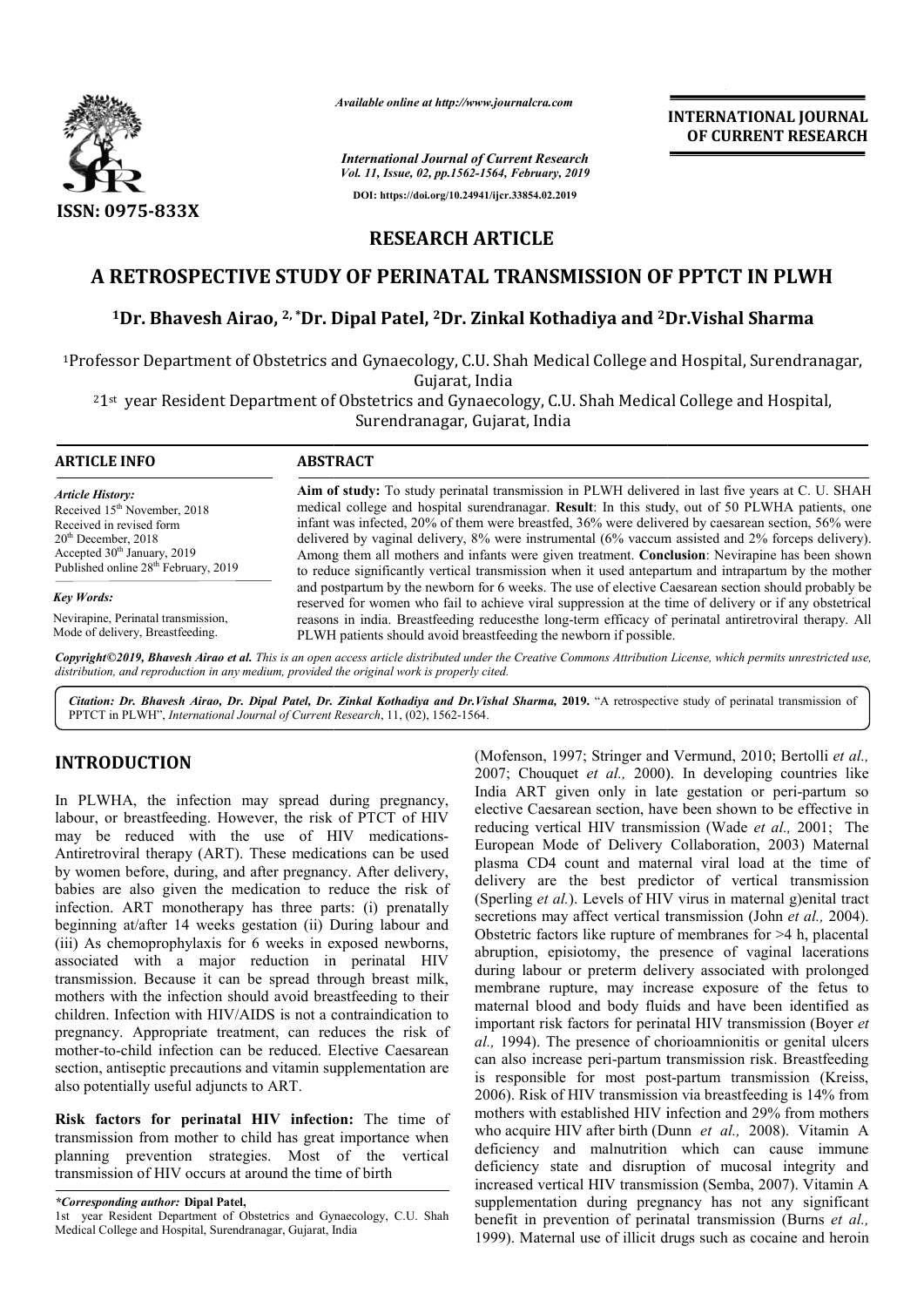have been associated with a risk of to three-fold higher of transmission (Rodriguez *et al.,* 1996). Cigarette smoking during pregnancy may also increase the risk of transmission (Burns *et al.,* 2011).

### **METHODS**

A study performed on 50 PLWH patient delivered in last five years from year 2012 to 2017 at c u shah medical college and hospital surendranagar. Women already taking HAART at pregnancy onset are encouraged to continue the regimen if there is adequate viral suppression. Nevirapine(2mg/kg) is given during labour and delivery to women near delivery. A 2mg/kg given, postpartum patients are encouraged to avoid breastfeeding, all infant were given immediate postpartum treatment and screening of all the infants was done.

### **RESULTS**

Based on these observations, all of them who had taken ART during pregnancy, 16% had previous ART exposure, 20% were breastfed, all of them were given nevirapine intra partum and all infants were given nevirapine. However 1 infant was infected. Highly active antiretroviral therapy (HAART), composed of three or more agents including either an HIV-1 specific protease inhibitor or NNRTI along with use of zidovudine by HIV-seropositive pregnant women prenatally, intra-partum, and begun in the newborn within 12 h of birth (Centers for Disease Control, 2012). Based on these observations, mother to child transmission at the time of delivery is the most common cause of pediatric HIV infections. Vertical transmission is increased by breastfeeding, most transmission occurs in first 6 months. Maternal HAART treatment along with intrapartum nevirapine prophylaxis has dramatically reduced the perinatal transmission risk. When ART is given in the prenatal, intrapartum and neonatal periods along with caesarean delivery, the risk of neonatal transmission decreasesfurther.

**Table 1. Statistical Data of Mother and Infant Exposed and Treated**

| Total number of patients                                              | 50 |
|-----------------------------------------------------------------------|----|
| Treatment taken during pregnancy                                      | 50 |
| Previous ART exposure                                                 | 8  |
| Breastfeeding given to newborn                                        | 10 |
| Treatment given to infant                                             | 50 |
| Number of infant infected                                             |    |
| (four infants were died $&$ two mothers were migrated to other place) |    |

**Table 2. Data Segregated in terms of –Age, Parity, Mode of Delivery**

| Total number of patients                     | 50                          |
|----------------------------------------------|-----------------------------|
| Age between 20 to 25                         | 27                          |
| Between 25 to 30                             | 19                          |
| Between 30 to 35                             | 4                           |
| Parity                                       |                             |
| Primigravida                                 | 18                          |
| Second gravida                               | 18                          |
| Third gravida                                | 10                          |
| Fourth gravida                               | 3                           |
| Fifth gravida                                |                             |
| Mode of delivery                             |                             |
| Normal vaginal delivery                      | 28                          |
| Caesarean section                            | 18                          |
| Instrumental delivery                        | vaccum assisted<br>40<br>3. |
|                                              | forceps delivery 1)         |
| Transmission to infant out of 44 infant      |                             |
| (four infants were died $&$ two mothers were |                             |
| migrated to other place)                     |                             |

**Table 3. Distribution as per CD4 T-cell count and Outcome of Delivery**

| CD4 cell count                          |    |
|-----------------------------------------|----|
| $\leq$ 350 cells/mm <sup>3</sup>        | 22 |
| $>350$ cells/mm <sup>3</sup>            | 28 |
| Sex of the infant (out of 44 infants)   |    |
| Male                                    |    |
| Female                                  | 19 |
|                                         | 25 |
| Health of the infant (out of 44 infant) |    |
| Well                                    |    |
| Admitted to hospital                    | 16 |
|                                         | 8  |

#### **DISCUSSION**

In PLWH, her risk of transmission of the virus to her baby can be reduced by ART. Transplacental HIV transmission can occur in early pregnancy. In most cases, however, HIV will not cross through the placenta from mother to baby. Intra uterine infections, a recent HIV infection, advanced HIV infection or malnutrition reduces protective ability of placenta. A baby can become infected in womb, during delivery or while breastfeeding. In developed countries, perinatal HIV transmission rates without ART range between 14 and 26%, whereas in developing nations the rates range from 21 to 43%. (Connor *et al.*). Without treatment, HIV transmissionrate from mother-to-child is 15% to 45%. However, ART and other effective PMTCT interventions can reduce this risk to below 5% (World Health Organization, 2016). Kourtis and colleagues (2010) have proposed a model for estimation of vertical transmission, accordingto them 20% of transmission occur before 36 weeks of gestation, 50% in days before delivery, and 30% intrapartum. Transmission rates for breastfeeding infants are 30-40% (Kourtis and colleagues, 2010). Women already taking HAART at pregnancy onset are encouraged to continue the same regimen if there is adequate viral suppression. Nevirapine is given during labour and delivery. A 2mg/kg is given. Optimal management of labour is uncertain, artificial rupture of membranes and invasive fetal monitoring should be avoided, labour augmentation is helpful to shorten the interval of delivery and to decrease the transmission risk. Avoidinstrumental delivery. Elective Caesarean delivery at 38 weeks of gestation has been recommended to decrease the transmission rate.

#### **Conclusion**

Therapeutic strategies for HIV infection in pregnancy contain three goals in mind:

- i. Greatest proportion of newborns should be prevented from HIV transmission;
- ii. To utilize ART which will be potent and durable to prevent HIV disease progression and development of drug resistance in the mother;
- iii. ART should be provided for the minimum exposure necessary for both safety and efficacy.

Early identification of HIV infection in the mother is important to maximize maternal options and allow optimal timing of therapy. The role of adjunctive therapies, such as elective Caesarean section, vitamin supplementation and antiseptic washes. Identifying the risk factors which causes mother– infant HIV transmission may lead to development of novel approaches that may be applicable to large-scale, inexpensive development.